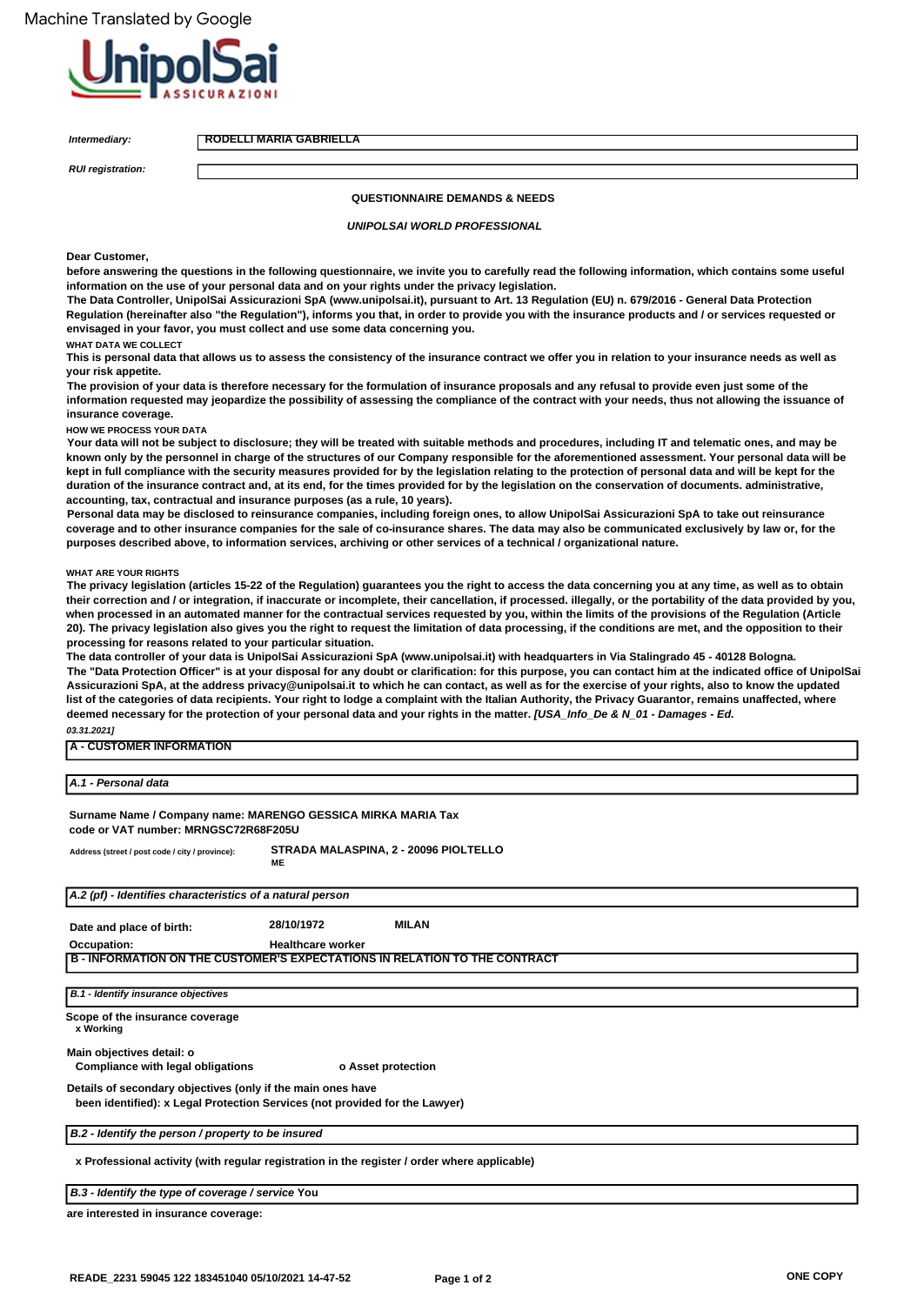| "Asset protection"<br>a) for the compensation of damages caused to other subjects in the performance of the professional activity and for which he owes<br>respond by way of professional indemnity valid for claims submitted for the first time |                       |                |             |             |                |
|---------------------------------------------------------------------------------------------------------------------------------------------------------------------------------------------------------------------------------------------------|-----------------------|----------------|-------------|-------------|----------------|
| to the insured during the period of validity of the insurance and relating to the culpable conduct in place in<br>same period, as well as in the retroactivity period provided for by the policy? b) for the                                      |                       |                |             |             | x Yes or No    |
| compensation of damages to which he must answer as owner / tenant of the premises in which the activity takes place<br>professional, in addition to the provisions of point a)? c) for claims                                                     |                       |                |             |             | o Yes x No     |
| for compensation in the event that its Employees suffer an accident during the course<br>work activity, in addition to what is provided for in point a)?                                                                                          |                       |                |             |             | o Yes x No     |
| "Legal Protection Services"                                                                                                                                                                                                                       |                       |                |             |             |                |
| a) to be held harmless from legal costs for the defense of their interests in extrajudicial and judicial settings,<br>in relation to the insured professional activity? b) to be                                                                  |                       |                |             |             | x Yes or No    |
| held harmless from legal costs for the defense of his interests in extrajudicial and judicial settings,<br>in relation to the office / studio in which it is carried out, in addition to the provisions of point a)?                              |                       |                |             |             | o Yes x No     |
| B.4 - Identify the characteristics of the contract                                                                                                                                                                                                |                       |                |             |             |                |
| Premium installment:                                                                                                                                                                                                                              | o Monthly<br>o Annual | o Quarterly    | o Quarterly |             | x Six-monthly  |
| Time horizon (excluding first installment)                                                                                                                                                                                                        |                       | x Up to 1 year |             |             |                |
| Indexing: x No                                                                                                                                                                                                                                    |                       |                |             |             |                |
| Tacit extension: x No                                                                                                                                                                                                                             |                       |                |             |             |                |
| B.5 - Identify other insurance coverage already in progress that meet the expectations of the contract                                                                                                                                            |                       |                |             |             |                |
| Are there other insurance coverages already in progress that meet the expectations of the contract?                                                                                                                                               |                       |                |             |             | o Yes x No     |
| If so, if possible, describe coverage (guarantees, limits / amounts insured) and indicate Companies:                                                                                                                                              |                       |                |             |             |                |
| Company                                                                                                                                                                                                                                           | Policy                | Expiration     | Object      | Sum insured | <b>Section</b> |
|                                                                                                                                                                                                                                                   |                       |                |             |             |                |
|                                                                                                                                                                                                                                                   |                       |                |             |             |                |
|                                                                                                                                                                                                                                                   |                       |                |             |             |                |
|                                                                                                                                                                                                                                                   |                       |                |             |             |                |
|                                                                                                                                                                                                                                                   |                       |                |             |             |                |
| C - INFORMATION ON THE CONTRACT AND POSSIBLE LIMITATIONS TO THE CONTRACTUAL GUARANTEES                                                                                                                                                            |                       |                |             |             |                |
| C.1 - Identifies information provided by the intermediary                                                                                                                                                                                         |                       |                |             |             |                |
| With regard to the contract that may be offered to you, the following have been clearly stated:<br>- the duration, extension and methods of                                                                                                       |                       |                |             |             | x Yes or No    |

the company? . **x Yes or No withdrawal? 1 - the contents of the same relating to the main hypotheses of exclusions / recourses / deficiencies / deductibles / uncovered and - if provided - to the direct repair service of the damage and / or to the recourse in the event of a claim to structures / subjects affiliated with**

**the contents of the same relating to the main ceilings / sums insured and sub-limits, as well as the consequences on the guaranteed benefits if the contract envisages at your request sums insured lower than the actual value**

**of the assets covered by the insurance coverage? 1**

**x Yes or No**

### **FINAL STATEMENTS**

**x Statements on the purpose of the information provided**

**The Customer declares to have promptly and comprehensively provided the above information for the purpose of consistency with their requests and requirements of the insurance proposal formulated to him.**

**The intermediary declares that the characteristics of the product offered above have been illustrated and evaluated with the Customer.**

**Date 05/10/2021**

### **Signature of the Client or the Legal Representative if a legal person**

**\$\$ sign # 15.60 # = READE\_2231.Customer Signature\_0 \$**

393757033497

Firmato Elettronicamente

05/10/2021 17:14:38<br>MARENGO GESSICA MIRKA MARIA

**Signature of the Intermediary o Management Agency or Agent o Broker o Subagent x Collaborator**



**\$\$ sign # 15,60 # = READE\_2231.FirmaIntermediario\_0 \$**

**POLICY N. 1/59045/122/183451040**

**APPENDIX / ANNEX N.**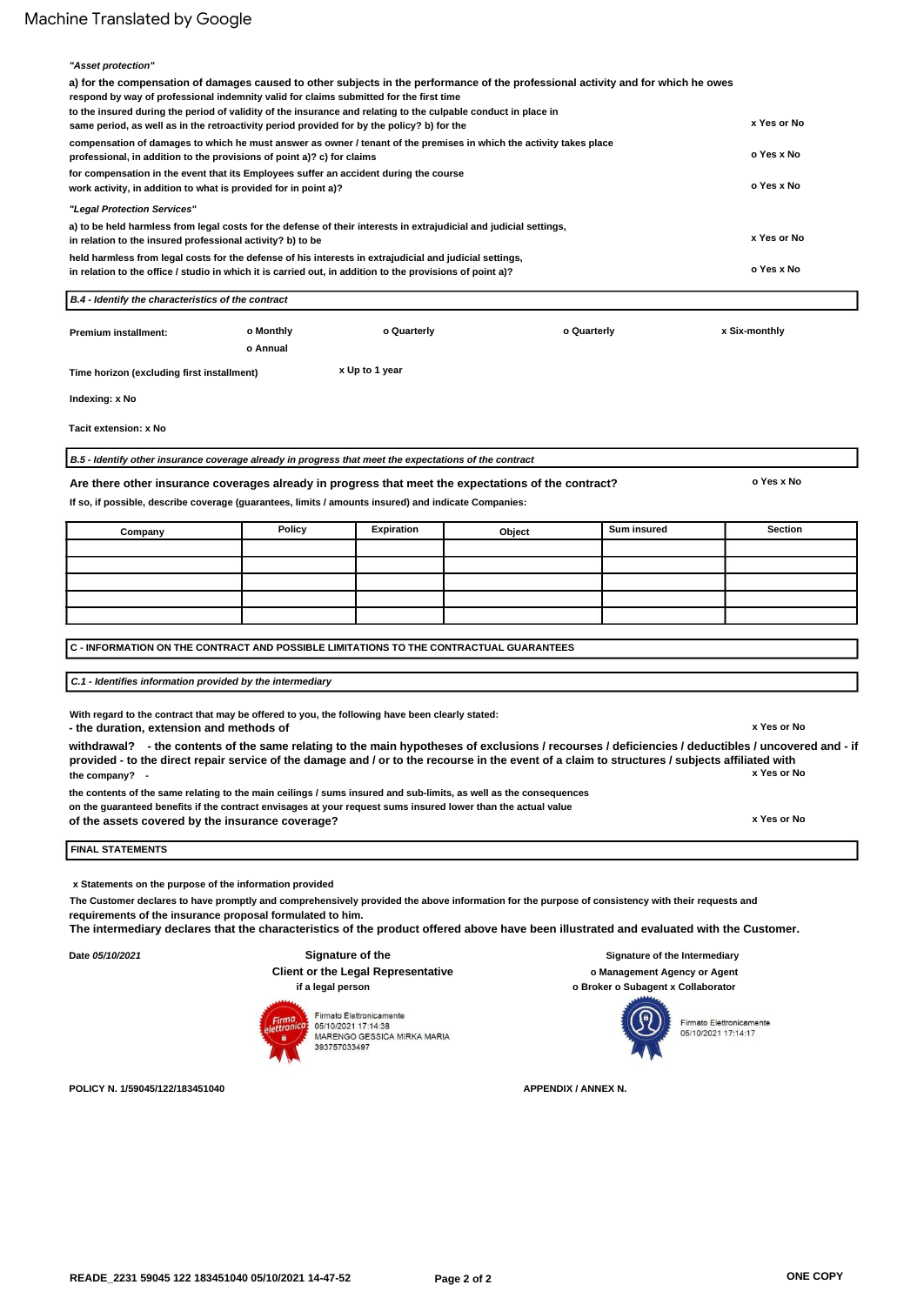**2231**



**1 003 00000 00154574252**

# **PROFESSIONAL WORLD UNIPOLSAI Policy**

| <b>SECRET</b><br><b>SUB-AGENCY CODE</b> | <b>POLICY NUMBER</b> | 1/59045/122/183451040 |     |
|-----------------------------------------|----------------------|-----------------------|-----|
|                                         | <b>AGENCY</b>        |                       | 100 |

#### **STRADA MALASPINA, 2 - 20096 PIOLTELLO - MI MRNGSC72R68F205U Fiscal Code Contractor / Insured MARENGO GESSICA MIRKA MARIA Address**

| <b>GENERAL DATA</b>        |            |                      |                    |  |
|----------------------------|------------|----------------------|--------------------|--|
| Policy effect              | 05/10/2021 | <b>Policy expiry</b> | 05/10/2022         |  |
| First installment deadline | 05/04/2022 | <b>Premium split</b> | <b>HALF YEARLY</b> |  |
| Convention                 | NO         | Sales campaign       | <b>NC</b>          |  |
| Constraint                 | NO         | <b>Tacit renewal</b> | <b>NO</b>          |  |
| I Premium Adiustment       | <b>NO</b>  | Indexing             | NO                 |  |

| <b>PRIZES IN EURO</b>       |            |                                                                                   |        |       |        |  |
|-----------------------------|------------|-----------------------------------------------------------------------------------|--------|-------|--------|--|
| <b>INSTALLMENT PRIZES</b>   | <b>Net</b> | <b>TOTAL</b><br><b>Taxable</b><br><b>Taxes</b><br>Charges for the<br>splitting up |        |       |        |  |
| Installment upon signature  | 147.61     | $==$                                                                              | 147.61 | 32.39 | 180.00 |  |
| Subsequent installments     | 147.62     | $==$                                                                              | 147.62 | 32.40 | 180.02 |  |
| <b>ANNUAL PRIZE IN EURO</b> |            |                                                                                   |        |       | 360.04 |  |

| <b>PROFESSIONAL</b>                  |                            |  |
|--------------------------------------|----------------------------|--|
| <b>Professional type</b>             | <b>SINGLE PROFESSIONAL</b> |  |
| <b>IProfession</b>                   | <b>PSYCHOLOGIST</b>        |  |
| Specialization                       | <b>NOT PROVIDED</b>        |  |
| <b>Income</b>                        | 30,000,00                  |  |
| Date of registration in the register | 02/04/2006                 |  |
| Bonus Malus class                    |                            |  |

| <b>WARRANTIES</b>                                   |              |                    |
|-----------------------------------------------------|--------------|--------------------|
| <b>CIVIL LIABILITY SECTION</b>                      |              |                    |
|                                                     |              |                    |
| <b>Basic Guarantees</b>                             | Maximal      | Net annual premium |
| Professional civil liability                        | 3,000,000.00 | 204.17             |
| Income: 30,000.00                                   |              |                    |
| <b>Total RC Section premium</b>                     |              | 204.17             |
| <b>LEGAL PROTECTION SECTION</b>                     |              |                    |
|                                                     |              |                    |
| <b>Basic Guarantees</b>                             | Maximal      | Net annual premium |
| <b>Legal Protection</b>                             | 20,000.00    | 91.05              |
| Income: 30,000.00                                   |              |                    |
| <b>Total prize for the Legal Protection Section</b> |              | 91.05              |
|                                                     |              |                    |
| <b>INFORMATION ABOUT THE AWARDS</b>                 |              |                    |

**This contract:**

**- It is subject to insurance tax calculated according to the rates in force**

**The means of payment permitted by the Company are those provided for by current legislation**

**Periodicity of the award: the installments following the first will take place every six months**

### **DETAILS OF THE POLICY AND DECLARATION OF THE CONTRACTOR**

**This contract:**

**UnipolSai Insurance UnipolSai Insurance UnipolSai Insurance UnipolSai Insurance**

**UnipolSai Insurance**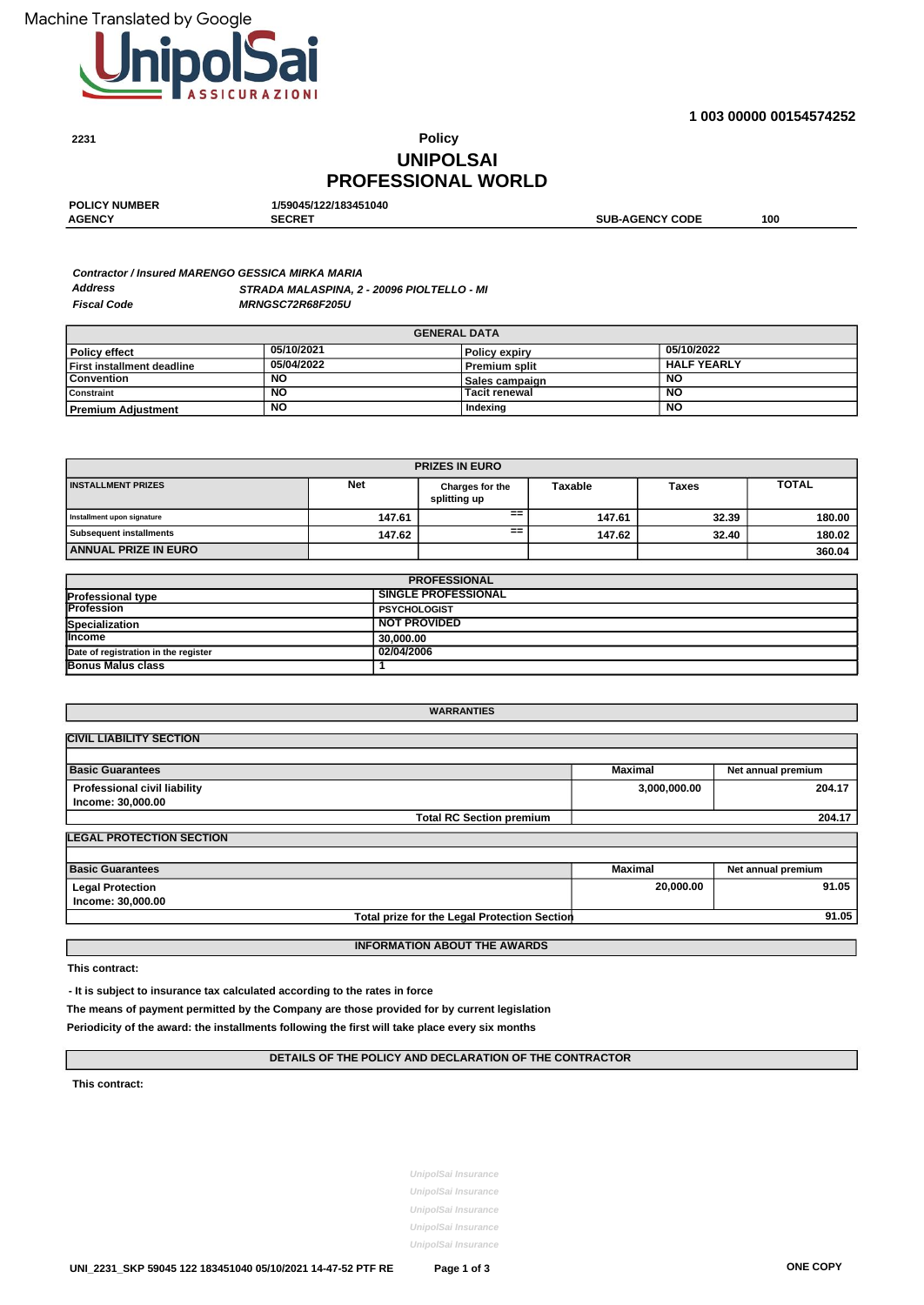**2231**



**1 003 00000 00154574252**

# **UNIPOLSAI PROFESSIONAL WORLD Policy**

| 1/59045/122/183451040                                        |                        |                                                                                                                                                                                                                                                                                                                                                                                                                                                                                                                                                                                                                                                                                                                                                                                                                                                                                                                                                                                                                                                                                                                                                                                                                                                                                                                                                                                                                                                                                                                                                                                                                                                                                                                                                                                                                                                                                                                                                                                                                                                                                                    |
|--------------------------------------------------------------|------------------------|----------------------------------------------------------------------------------------------------------------------------------------------------------------------------------------------------------------------------------------------------------------------------------------------------------------------------------------------------------------------------------------------------------------------------------------------------------------------------------------------------------------------------------------------------------------------------------------------------------------------------------------------------------------------------------------------------------------------------------------------------------------------------------------------------------------------------------------------------------------------------------------------------------------------------------------------------------------------------------------------------------------------------------------------------------------------------------------------------------------------------------------------------------------------------------------------------------------------------------------------------------------------------------------------------------------------------------------------------------------------------------------------------------------------------------------------------------------------------------------------------------------------------------------------------------------------------------------------------------------------------------------------------------------------------------------------------------------------------------------------------------------------------------------------------------------------------------------------------------------------------------------------------------------------------------------------------------------------------------------------------------------------------------------------------------------------------------------------------|
| <b>AGENCY</b><br><b>SECRET</b>                               | <b>SUB-AGENCY CODE</b> | 100                                                                                                                                                                                                                                                                                                                                                                                                                                                                                                                                                                                                                                                                                                                                                                                                                                                                                                                                                                                                                                                                                                                                                                                                                                                                                                                                                                                                                                                                                                                                                                                                                                                                                                                                                                                                                                                                                                                                                                                                                                                                                                |
|                                                              |                        |                                                                                                                                                                                                                                                                                                                                                                                                                                                                                                                                                                                                                                                                                                                                                                                                                                                                                                                                                                                                                                                                                                                                                                                                                                                                                                                                                                                                                                                                                                                                                                                                                                                                                                                                                                                                                                                                                                                                                                                                                                                                                                    |
|                                                              |                        |                                                                                                                                                                                                                                                                                                                                                                                                                                                                                                                                                                                                                                                                                                                                                                                                                                                                                                                                                                                                                                                                                                                                                                                                                                                                                                                                                                                                                                                                                                                                                                                                                                                                                                                                                                                                                                                                                                                                                                                                                                                                                                    |
| The Contractor declares:                                     |                        |                                                                                                                                                                                                                                                                                                                                                                                                                                                                                                                                                                                                                                                                                                                                                                                                                                                                                                                                                                                                                                                                                                                                                                                                                                                                                                                                                                                                                                                                                                                                                                                                                                                                                                                                                                                                                                                                                                                                                                                                                                                                                                    |
|                                                              |                        |                                                                                                                                                                                                                                                                                                                                                                                                                                                                                                                                                                                                                                                                                                                                                                                                                                                                                                                                                                                                                                                                                                                                                                                                                                                                                                                                                                                                                                                                                                                                                                                                                                                                                                                                                                                                                                                                                                                                                                                                                                                                                                    |
| (Model SI / 02231/007/00000 / C edition 15/07/2020)          |                        |                                                                                                                                                                                                                                                                                                                                                                                                                                                                                                                                                                                                                                                                                                                                                                                                                                                                                                                                                                                                                                                                                                                                                                                                                                                                                                                                                                                                                                                                                                                                                                                                                                                                                                                                                                                                                                                                                                                                                                                                                                                                                                    |
| for the pursuit of the purposes indicated in the information |                        |                                                                                                                                                                                                                                                                                                                                                                                                                                                                                                                                                                                                                                                                                                                                                                                                                                                                                                                                                                                                                                                                                                                                                                                                                                                                                                                                                                                                                                                                                                                                                                                                                                                                                                                                                                                                                                                                                                                                                                                                                                                                                                    |
| particular conditions actually chosen                        |                        |                                                                                                                                                                                                                                                                                                                                                                                                                                                                                                                                                                                                                                                                                                                                                                                                                                                                                                                                                                                                                                                                                                                                                                                                                                                                                                                                                                                                                                                                                                                                                                                                                                                                                                                                                                                                                                                                                                                                                                                                                                                                                                    |
|                                                              |                        |                                                                                                                                                                                                                                                                                                                                                                                                                                                                                                                                                                                                                                                                                                                                                                                                                                                                                                                                                                                                                                                                                                                                                                                                                                                                                                                                                                                                                                                                                                                                                                                                                                                                                                                                                                                                                                                                                                                                                                                                                                                                                                    |
| quarantees assured hereby;                                   |                        |                                                                                                                                                                                                                                                                                                                                                                                                                                                                                                                                                                                                                                                                                                                                                                                                                                                                                                                                                                                                                                                                                                                                                                                                                                                                                                                                                                                                                                                                                                                                                                                                                                                                                                                                                                                                                                                                                                                                                                                                                                                                                                    |
|                                                              |                        |                                                                                                                                                                                                                                                                                                                                                                                                                                                                                                                                                                                                                                                                                                                                                                                                                                                                                                                                                                                                                                                                                                                                                                                                                                                                                                                                                                                                                                                                                                                                                                                                                                                                                                                                                                                                                                                                                                                                                                                                                                                                                                    |
|                                                              |                        |                                                                                                                                                                                                                                                                                                                                                                                                                                                                                                                                                                                                                                                                                                                                                                                                                                                                                                                                                                                                                                                                                                                                                                                                                                                                                                                                                                                                                                                                                                                                                                                                                                                                                                                                                                                                                                                                                                                                                                                                                                                                                                    |
| for the Civil Liability and Legal Protection sections:       |                        |                                                                                                                                                                                                                                                                                                                                                                                                                                                                                                                                                                                                                                                                                                                                                                                                                                                                                                                                                                                                                                                                                                                                                                                                                                                                                                                                                                                                                                                                                                                                                                                                                                                                                                                                                                                                                                                                                                                                                                                                                                                                                                    |
| determine claims for indemnification under this Policy       |                        |                                                                                                                                                                                                                                                                                                                                                                                                                                                                                                                                                                                                                                                                                                                                                                                                                                                                                                                                                                                                                                                                                                                                                                                                                                                                                                                                                                                                                                                                                                                                                                                                                                                                                                                                                                                                                                                                                                                                                                                                                                                                                                    |
| can compromise the right to benefits.                        |                        |                                                                                                                                                                                                                                                                                                                                                                                                                                                                                                                                                                                                                                                                                                                                                                                                                                                                                                                                                                                                                                                                                                                                                                                                                                                                                                                                                                                                                                                                                                                                                                                                                                                                                                                                                                                                                                                                                                                                                                                                                                                                                                    |
|                                                              |                        | <b>DECLARATIONS OF THE CONTRACTOR</b><br>to have received from the distributor or viewed on its website or on its premises, before signing this Policy i<br>pre-contractual documents containing information on the distributor, information on the distribution of the product placed and the rules<br>behavior of the distributor, provided for by IVASS Reg. no. 40 of 2/8/2018<br>to have received and examined, before signing this contract, the Information Set and the Privacy Policy<br>to have received the information on the processing of personal data, also in the interest of any other interested parties indicated in<br>contract, and to consent to the processing of particular categories of personal data (in particular, on health), where necessary<br>to undertake to deliver the information on the processing of personal data to the other interested parties indicated in the contract<br>to know and approve the Insurance Conditions of this contract, reported in the Information Set above, including the<br>in relation to the persons and events guaranteed by this policy, the Contractor declares that:<br>- there are no other policies of the Company or of other insurance companies regarding the same risk and the same<br>- no claims occurred in the three years preceding the stipulation of the policy against the guarantees given;<br>- policies for the same risks insured here have not been canceled due to an accident, either by the Company or by the other Companies.<br>For the purpose of the validity of the Policy guarantees, the Contractor declares, for the purposes of articles 1892 and 1893 of the Civil Code:<br>the amount of the indicated income corresponds to that of the calendar year preceding that of stipulation of the Policy,<br>it is an essential condition for the effectiveness of the quarantee that the Insured Party declares that he is not aware of any acts or facts that may<br>Warning: the Contractor is invited to carefully reread their statements, as if they are not true, inaccurate or reticent |

UnipolSai Assicurazioni S.p.A.<br>Direttore Generale Matteo Laterza

### **THE CONTRACTOR**



Firmato Elettronicamente 15/10/2021<br>17:14:38<br>MARENGO GESSICA MIRKA MARIA<br>393757033497

## **CONDITIONS EXPRESSLY ACCEPTED**

**For the purposes of Articles 1341 and 1342 of the Civil Code, the Contractor declares to know, approve and specifically accept the following articles contained in the** Information **Set :**

Art. 1.3 - Non tacit extension of the contract<br>Art. 1.4 - Withdrawal in the event of a claim

### **The contractor**



Firmato Elettronicamente<br>05/10/2021 17:14:54<br>MARENGO GESSICA MIRKA MARIA,<br>393757033497

**UnipolSai Insurance UnipolSai Insurance UnipolSai Insurance UnipolSai Insurance UnipolSai Insurance**